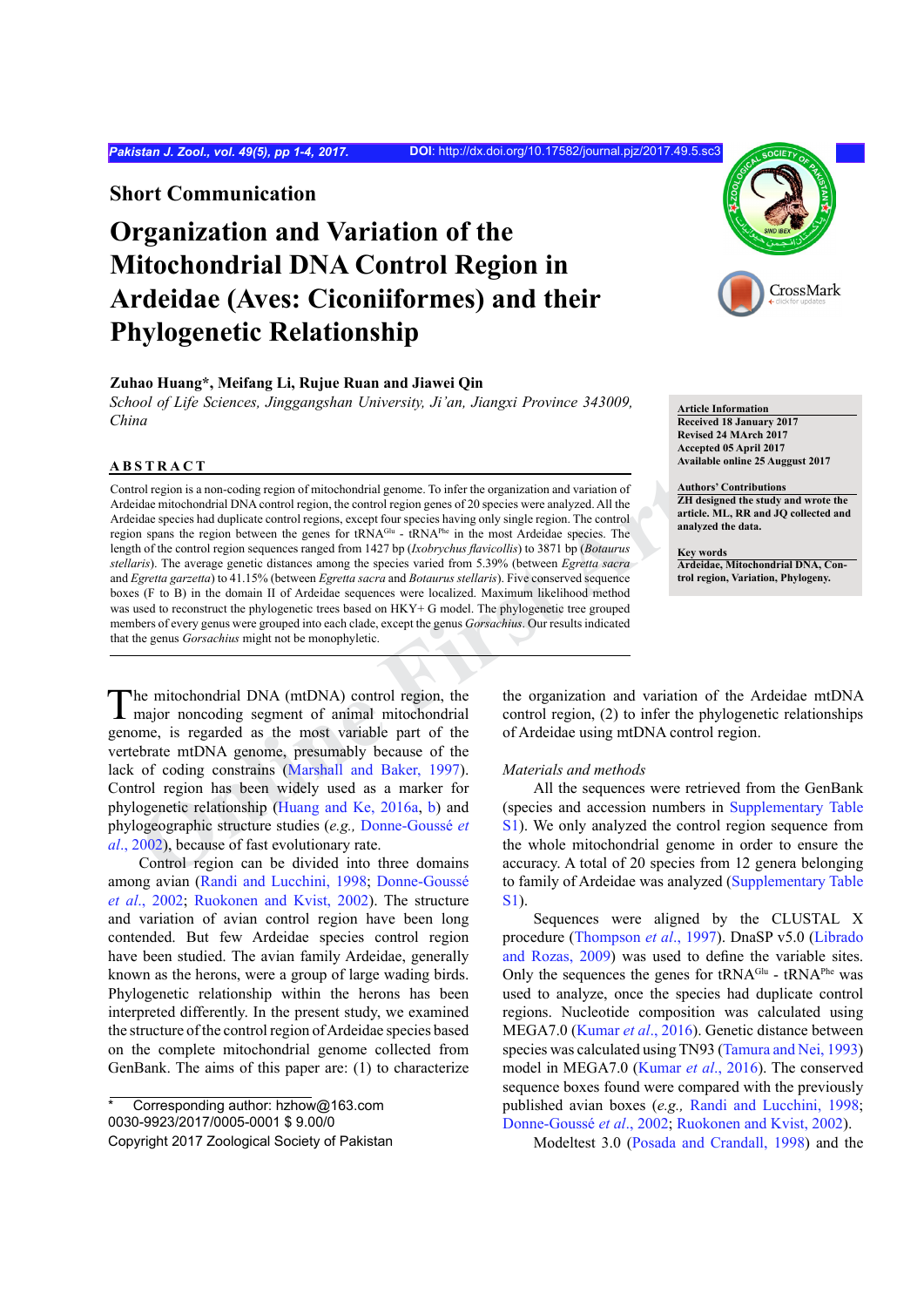Akaike information criterion (AIC), [\(Posada and Buckley,](#page-3-10) [2004\)](#page-3-10) were used to identify the appropriate nucleotide substitution models. Maximum likelihood tree (ML) [\(Strimmer and Haeseler, 1996\)](#page-3-11) was obtained using heuristic searches, based on the substitution model proposed by Modeltest 3.0 ([Posada and Crandall, 1998\)](#page-3-9). We calculated ML tree using MEGA7.0 ([Kumar](#page-3-8) *et al*., 2016). Statistical support for the internodes in phylogenetic tree was tested by bootstrap percentages (BP) with 1,000 replicates [\(Felsenstein, 1985](#page-3-12)).

## *Results and discussion*

### *Alignments*

The alignment of control region of Ardeidae was straightforward. Most the Ardeidae species had duplicate control regions, except four species (*Egretta eulophotes*, *Egretta novaehollandiae*, *Ixobrychus cinnamomeus*, *Ixobrychus flavicollis)* having only single control regions. The single control region spans the region between the genes for tRNAGlu - tRNAPhe of the four Ardeidae species (Supplementary Table S1), which was inconsistent with most of the avian species between tRNA<sup>Glu</sup> and tRNA<sup>Phe</sup> (*e.g.,* Huang and Ke, 2016a).

The length of the control region sequences are high variable, ranging from 1427 bp (*Ixobrychus flavicollis*) to 3871 bp (*Botaurus stellaris*), with an average size of 2737 bp. The control region size of Ardeidae and its variation is larger than that of avian Phasianidae family (ranged

from 1144bp to 1555 bp; [Huang and Ke, 2016a\)](#page-3-1). Control region are usually considered to be the most variable parts of mtDNA [\(Randi and Lucchini, 1998](#page-3-3)). Extensive size variation of the mtDNA control region, attributable to variation in number of tandem repeats, has been reported for many animals (*e.g*., [Boyce](#page-3-13) *et al*., 1989).

#### *Base composition and genetic distance*

The average nucleotide composition of Ardeidae control region sequences was: 32.70%A, 30.16%T, 14.54%G, and 22.60% C, with a bias against G. The amount of A+T was more than that of G+C among whole control region, which is same as avian control region (*e.g.,* Marshall and Baker, 1997; Ruokonen and Kvist, 2002; Huang and Ke, 2016a, b). The lack of guanines is evident in each domain, especially in domain III. Thymines and adenines are most prevalent in the first domain, thymines and cytosines in the second, and adenines and cytosines in the third (Supplementary Table S2).

Nucleotide frequencies were not significantly different among species, and thus the TN93 model (Tamura and Nei, 1993) is an appropriate estimator of genetic distance (Randi and Lucchini, 1998). Ardeidae control region sequences were alignable with certainty within genus. Genetic distances between species ranged from 5.39% (between *Egretta sacra* and *Egretta garzetta*) to 41.15% (between *Egretta sacra* and *Botaurus stellaris*), showing a wide range of divergences. The average genetic



<span id="page-1-0"></span>Fig. 1. Distribution of the variable sites in the control region. The number of variable sites within genera has been plotted in 50-bp intervals.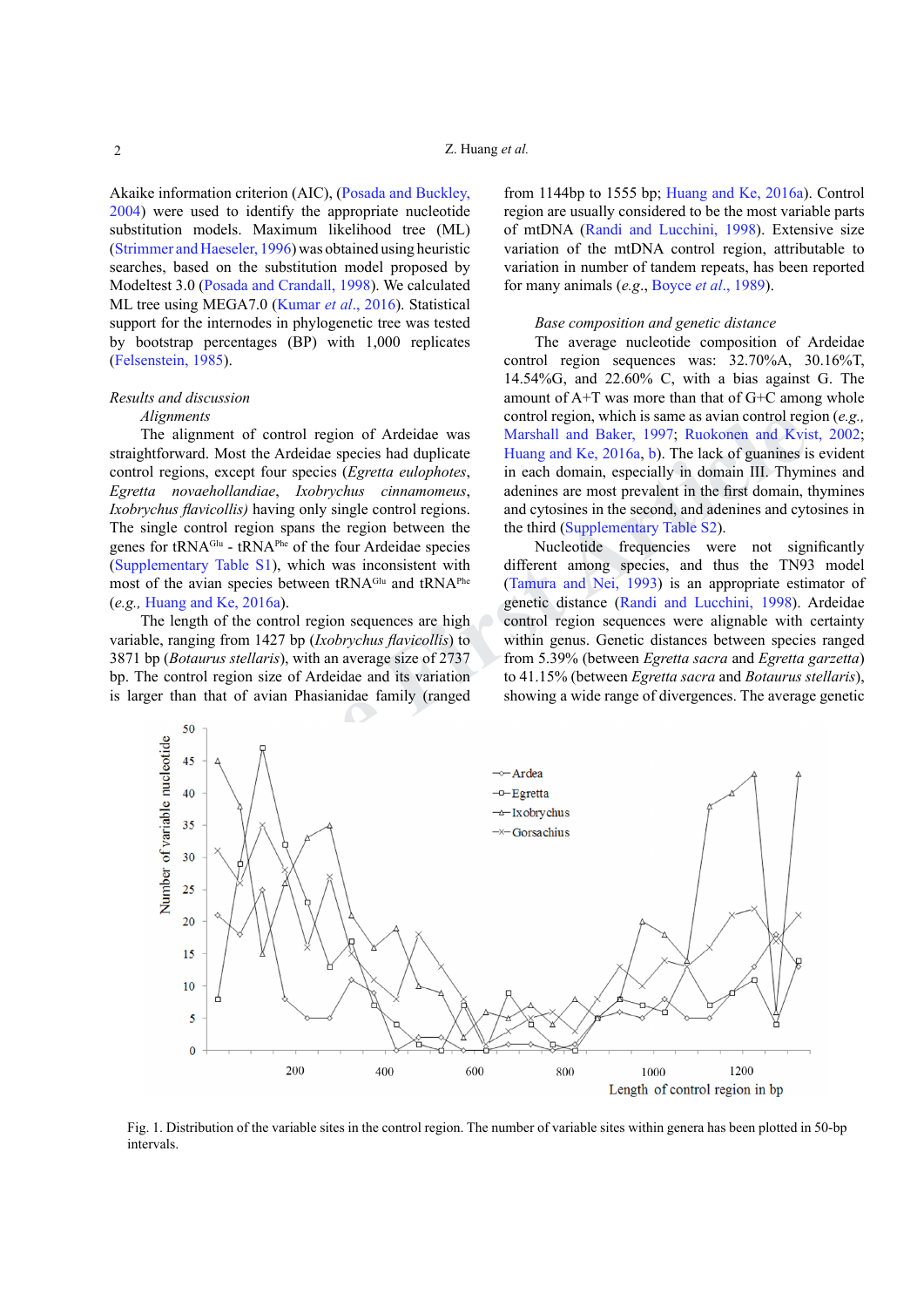distances among the species within the genera varied from 12.64% (*Egretta*) to 25.26% (*Ixobrychus*) ([Supplementary](#page-3-5) [Table S3\)](#page-3-5). The average genetic distances showed insignificantly negative correlation with ts/tv  $(r=0.853)$ ,  $p > 0.05$ ).

#### *Distribution of variable sites in the control region*

Control region are usually considered to be the most variable parts of mtDNA ([Randi and Lucchini,](#page-3-3) [1998\)](#page-3-3). However, position mutability is not distributed randomly across the whole region, but affects particular hypervariable positions and domains [\(Yang, 1996\)](#page-3-14). The distribution of the variation in the control region seems to be the same in all the species within genera. Nucleotide substitutions occur more frequently in peripheral domains. Average substitution rate for the three domains were 0.49: 0.12: 0.39, corresponding to relative proportions of 5:1:4, respectively. Among all the genera of Ardeidae, domain I is the most variable of the three domains (Fig. 1). Marshall and Baker (1997) believed mutational hotspots might occur in domain I, whereas more variation was expected in domain III for deeper divergences. Ruokonen and Kvist [\(2002\)](#page-3-4) found that variation of three genera was greatest in domain III. Our results partly support the opinion of Marshall and Baker (1997).

#### *Conserved sequence*

Previous comparisons of control region sequences have identified conserved sequence elements based on greater similarity of the sequence elements compared to that of the flanking areas (*e.g.,* [Ruokonen and Kvist,](#page-3-4) [2002;](#page-3-4) [Huang and Ke, 2016a\)](#page-3-1). We aligned the sequences of every species. Conserved sequence blocks (CSB-1) were located in the Ardeidae ([Supplementary Table S4](#page-3-5)). However, we did not find the CBS-2, 3 in Ardeidae, which were detected in fishes (*e.g.,* Zhang *et al*[., 2011,](#page-3-15) [2013](#page-3-16)), avian (*e.g.,* [Marshall and Baker, 1997\)](#page-3-0), and mammalian species (*e.g.,* [Walberg and Clayton, 1981](#page-3-17)). Five conserved sequence boxes in the domain II of Ardeidae sequences were localized (Supplementary Table S4) and identified as boxes F, E, D, C and B. Recently, six central conserved sequence boxes (F to A) were detected in fishes ([Zhang](#page-3-15) *et al*., 2011). We did not find A-box in Ardeidae control region.

In F-box, 19 of 28 nucleotide positions were fully conserved among the Anseriformes sequences. While, there were five nucleotide positions were variable in E-box, four in D-box, seven in C-box and eight in B-box (Supplementary Table S4).

## *Phylogenetic relationships*

On the basis of hierarchical likelihood-ratio tests



<span id="page-2-0"></span>Fig. 2. Phylogenetic tree of Ardeidae constructed from control region sequences. Numbers (in internodes) represent bootstrap values (>90%) from 1000 replications. The codes are shown in [Supplementary Table S1.](#page-3-5)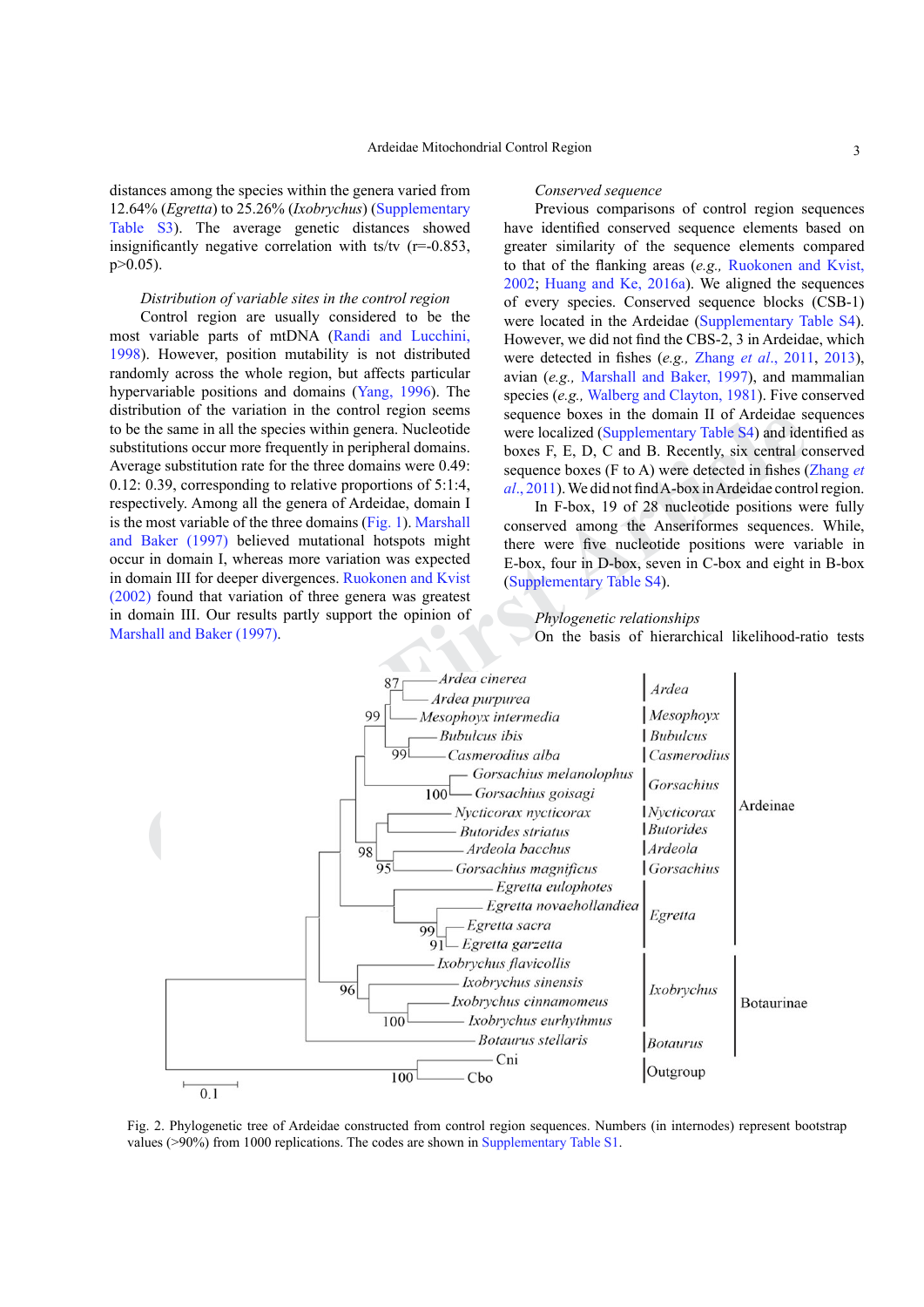(hLRTs) as implemented in Modeltest 3.0, the model Hasegawa-Kishino-Yano (HKY) model + Gamma distribution was used (HKY+ G,  $-lnL = 11272.92$ ,  $p < 0.001$ , AIC = 22638.04, BIC = 23006.38). We set the shape of the Gamma distribution as 0.55 (estimated by Modeltest). Maximum likelihood method was used to reconstruct the phylogenetic trees based on HKY+ G model. Many clades were supported by bootstrap values of more than 90%. Member of Botaurinae was formed an alone clade, as a sister to Ardeinae [\(Fig. 1](#page-1-0)). Species of *Botaurus* was the first to split from the Ardeidae lineage.

Bock (1956) condisered [t](https://doi.org/10.1093/molbev/msw026)hr four species *gosingi*. Marsha[l](https://doi.org/10.1093/oxfordjournals.molbev.a025750)l, H.D. and Baker, A.J., 1997. *M*<br>
mediophus, magnificus, and leucenonists to comprise<br>
errors. The systema[tic](https://doi.org/10.2307/4089118)s of Gorsacchius's comparing to *Figerta* and oxfordj All the genera could be discriminated by their distinct clades in the phylogenetic tree except *Gorsachius* [\(Fig.](#page-1-0) [1\)](#page-1-0). Bock (1956) condisered thr four species *gosiagi*, *melanolophus*, *magnificus*, and *leuconotus* to comprise a genus "*Gorsachius*". Comparing to *Egretta* and *Ardea*, the systematics of *Gorsachius* has a little been contended. Control region gene supported that *gosiagi* and *melanolophus* formed one clade. However, *magnificus*  was sister to *Ardeola bacchus* (Fig. 2). *Leuconotus*  was generally solitary like *goisagi* and *melanolophus*; observations of *magnificus* were lacking (Payne and [Risley, 1976](#page-3-19))*.* McCracken and Sheldon (1998) found that *melanolophus* and *leuconotus* did not formed a clade based on osteological characterstics. The present study did not include *leuconotus*. Our results indicated that the genus *Gorsachius* might not be monophyletic. To better resolve phylogenetic relationships of the genus *Gorsachius*, more taxon sampling as well as multiple genetic markers are needed for future studies.

#### *Acknowledgements*

The study was supported by National Natural Science Foundation of China (31260088, 31560590), Jiangxi Province Talent Project 555, Jiangxi Province Talent Project 555, Jiangxi Province Major Disciplines Academic Leaders (20133BCB22010), the Natural Science Foundation of Jiangxi Province (20171BAB204011), and the Science and Technology Foundation of Jiangxi Provincial Department of Education (GJJ150768).

#### <span id="page-3-5"></span>*Supplementary material*

There is supplementary material associated with this article. Access the material online at: http://dx.doi. org/10.17582/journal.pjz/2017.x.x.xxx.xxxxxxxxx

#### *Statement of conflict of interest*

Authors have declared no conflict of interest.

#### *References*

- <span id="page-3-18"></span>Bock, W.J., 1956. *Amer. Mus. Novitat.*, 1779. Available at: <http://hdl.handle.net/2246/5404> (Accessed on May 29, 2017).
- <span id="page-3-13"></span>Boyce, T.M., Zwick, M.E. and Aquadro, C.E., 1989.

*Genetics*, **123**: 825-836.

- Donne-Goussé, C., Laudet, V. and Hänni, C., 2002. *Mol. Phylogenet. Evol.*, **23**: 339-356. [https://doi.](https://doi.org/10.1016/S1055-7903(02)00019-2) [org/10.1016/S1055-7903\(02\)00019-2](https://doi.org/10.1016/S1055-7903(02)00019-2)
- <span id="page-3-12"></span>Felsenstein, J., 1985. *Evolution*, **39**: 783-791. [https://](https://doi.org/10.2307/2408678) [doi.org/10.2307/2408678](https://doi.org/10.2307/2408678)
- <span id="page-3-1"></span>Huang, Z.H. and Ke, D.H., 2016a. *Mitoch. DNA*, **27**: 350-354.
- <span id="page-3-2"></span>Huang, Z.H. and Ke, D.H., 2016b. *Mitoch. DNA*, **27**: 2036-2039.
- <span id="page-3-7"></span>Librado, P. and Rozas, J., 2009. *Bioinformatics,* **25**: 1451-1452. [https://doi.org/10.1093/bioinformatics/](https://doi.org/10.1093/bioinformatics/btp187) [btp187](https://doi.org/10.1093/bioinformatics/btp187)
- <span id="page-3-0"></span>Marshall, H.D. and Baker, A.J., 1997. *Mol. Biol. Evol.,* **14**: 173–184. [https://doi.org/10.1093/](https://doi.org/10.1093/oxfordjournals.molbev.a025750) oxfordjournals.molbev.a025750
- <span id="page-3-20"></span>McCracken, K.G. and Sheldon, F.H., 1998. *Auk,* **115**: 127-141. https://doi.org/10.2307/4089118
- <span id="page-3-8"></span>Kumar, S., Stecher, G. and Tamura, K., 2016. *Mol. Biol. Evol.,* **33**: 1870-1874. [https://doi.org/10.1093/](https://doi.org/10.1093/molbev/msw026) molbev/msw026
- <span id="page-3-19"></span>Payne, R.B. and Risley, C.J., 1976. *Misc. Publ. Univ. Mich. Mus. Zool.,* **150**: 1-115.
- <span id="page-3-10"></span>Posada, D. and Buckley, T.R., 2004. *Syst. Biol.*, **53**: 793- 808. https://doi.org/10.1080/10635150490522304
- <span id="page-3-9"></span>Posada, D. and Crandall, K.A., 1998. *Bioinformatics*, **14**: 817-818. [https://doi.org/10.1093/](https://doi.org/10.1093/bioinformatics/14.9.817) bioinformatics/14.9.817
- <span id="page-3-3"></span>Randi, E. and Lucchini, V., 1998. *J. mol. Evol.,* **47**: 449- 62. https://doi.org/10.1007/PL00006402
- <span id="page-3-4"></span>Ruokonen, M. and Kvist, L., 2002. *Mol. Phylogenet. Evol.*, **23**: 422-432. [https://doi.org/10.1016/S1055-](https://doi.org/10.1016/S1055-7903(02)00021-0) 7903(02)00021-0
- <span id="page-3-11"></span>Strimmer, K. and Haeseler, A.V., 1996. *Mol. Biol. Evol.*, **13**: 964-969. [https://doi.org/10.1093/](https://doi.org/10.1093/oxfordjournals.molbev.a025664) oxfordjournals.molbev.a025664
- <span id="page-3-6"></span>Tamura, K. and Nei, M., 1993. *Mol. Biol. Evol.*, **10**: 512-526.
- Thompson, J.D., Gibson, T.J. and Plewniak, F., 1997. The CLUSTAL X windows interface: Flexible strategies for multiple sequence alignment aided by quality analysis tool. *Nucl. Acids Res*., **24**: 4876- 4882.
- <span id="page-3-17"></span>Walberg, M.W. and Clayton, D.A., 1981. *Nucl. Acids Res.*, **9**: 5411-5421. [https://doi.org/10.1093/](https://doi.org/10.1093/nar/9.20.5411) [nar/9.20.5411](https://doi.org/10.1093/nar/9.20.5411)
- <span id="page-3-14"></span>Yang, Z., 1996. *Trends Ecol. Evol.*, **11**: 367–372. [https://](https://doi.org/10.1016/0169-5347(96)10041-0) [doi.org/10.1016/0169-5347\(96\)10041-0](https://doi.org/10.1016/0169-5347(96)10041-0)
- <span id="page-3-16"></span>Zhang, H., Zhang, Y., Zhang, X.M., Song, N. and Gao, T.X., 2013. *Mitoch. DNA*, **24**: 151-157.
- <span id="page-3-15"></span>Zhang, Y., Zhang, H., Gao, T.X. and Miao, Z.Q., 2011. *Biochem. Syst .Ecol.*, **39**: 627-634. [https://doi.](https://doi.org/10.1016/j.bse.2011.01.004) [org/10.1016/j.bse.2011.01.004](https://doi.org/10.1016/j.bse.2011.01.004)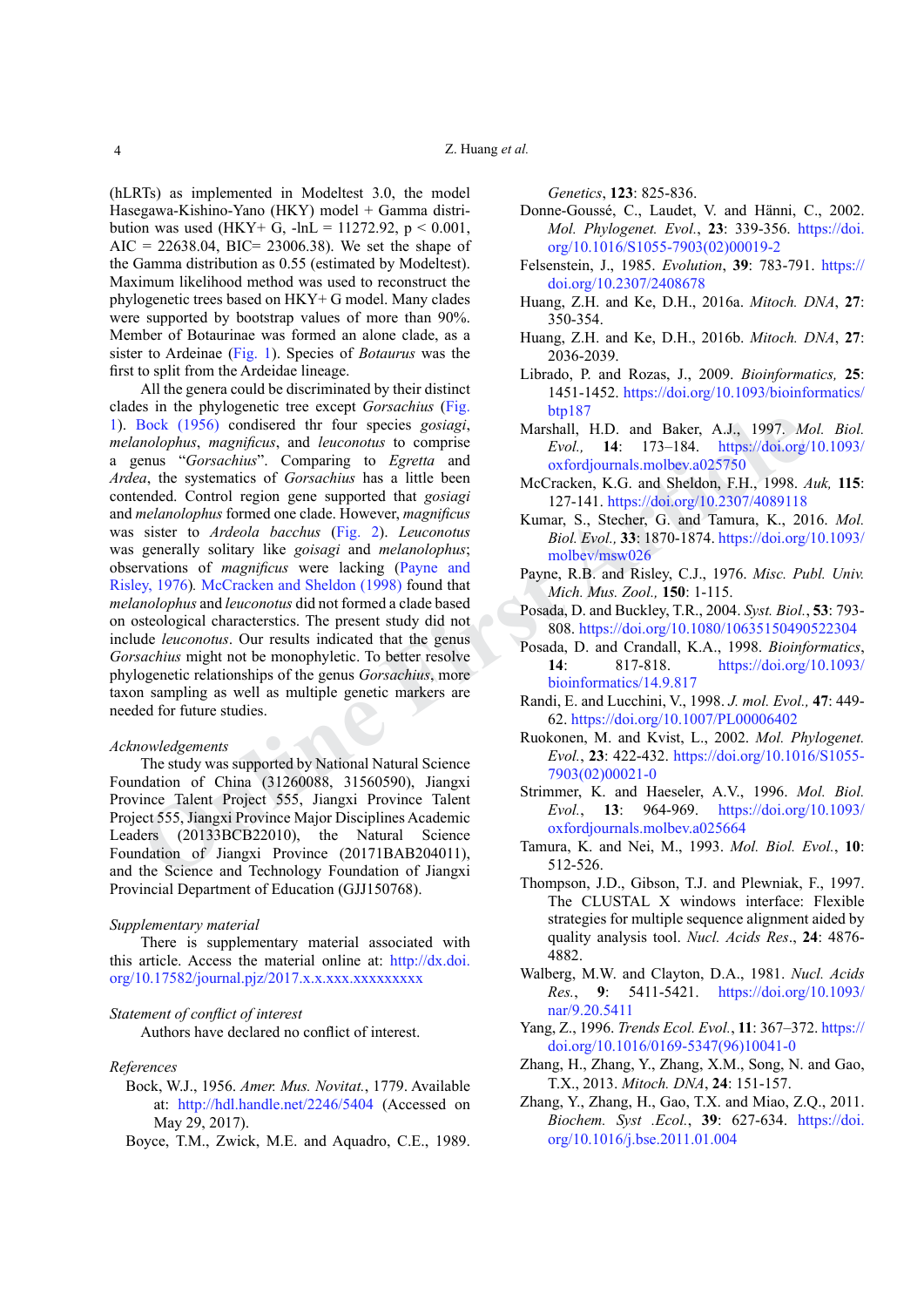## **Supplementary Material**

# **Short Communication: Organization and Variation of the Mitochondrial DNA Control Region in Ardeidae (Aves: Ciconiiformes) and their Phylogenetic Relationship**



### **Zuhao Huang\*, Meifang Li, Rujue Ruan and Jiawei Qin**

*School of Life Sciences, Jinggangshan University, Ji'an, Jiangxi Province 343009, China*

## **Supplementary Table S1.- Size and location of the mitochondrial DNA control region in Ardeidae.**

| China            |                                                                                                                           |            |                               |                                                                          |            |                     |                                        |
|------------------|---------------------------------------------------------------------------------------------------------------------------|------------|-------------------------------|--------------------------------------------------------------------------|------------|---------------------|----------------------------------------|
| *                | Corresponding author: hzhow@163.com<br>0030-9923/2017/0005-0001 \$9.00/0<br>Copyright 2017 Zoological Society of Pakistan |            |                               |                                                                          |            |                     |                                        |
|                  | Supplementary Table S1.- Size and location of the mitochondrial DNA control region in Ardeidae.                           |            |                               |                                                                          |            |                     |                                        |
| Genus            | <b>Species</b>                                                                                                            |            | Code No. of control<br>region | Location                                                                 | Length     | Accession<br>Number | <b>Sources</b>                         |
| Nycticorax       | Nycticorax nycticorax                                                                                                     | Nny        | 2                             | tRNA <sup>Glu</sup> - Cytb,                                              | 1192, 2200 | KJ190954            | Zhou et al., 2014                      |
| Ardea            | Ardea cinerea                                                                                                             | Aci        | $\overline{c}$                | tRNA <sup>Glu</sup> - tRNA <sup>Phe</sup>                                | 1178, 1500 |                     | NC025900 Zhou et al., 2014             |
|                  | Ardea purpurea                                                                                                            | Apu        | $\overline{\mathbf{c}}$       |                                                                          | 1162, 1543 |                     | NC025919 Zhou et al., 2014             |
|                  | Casmerodius Casmerodius alba                                                                                              | Eal        | $\overline{2}$                |                                                                          | 1346, 2033 |                     | NC025916 Zhou et al., 2014             |
| Egretta          | Egretta garzetta                                                                                                          | Ega        | $\overline{2}$                |                                                                          | 1548, 1815 |                     | KJ190950 Zhou et al., 2014             |
|                  | Egretta eulophotes                                                                                                        | Eeu        | $\mathbf{1}$                  | tRNA <sup>Glu</sup> - tRNA <sup>Phe</sup>                                | 1997       |                     | NC009736 Zhou et al., 2007             |
|                  | Egretta novaehollandiae                                                                                                   | Eno        | 1                             | $tRNA^{Glu}$ - $tRNA^{Phe}$                                              | 1922       |                     | NC008551 Gibb et al., 2007             |
|                  | Egretta sacra                                                                                                             | Esa        | 2                             | tRNA <sup>Glu</sup> - Cytb,<br>tRNA <sup>Glu</sup> - tRNA <sup>Phe</sup> | 1383, 1809 |                     | NC025920 Zhou et al., 2014             |
| Mesophoyx        | Mesophoyx intermedia                                                                                                      | Min        | $\overline{2}$                | ND6- Cytb,<br>tRNA <sup>Glu</sup> - tRNA <sup>Phe</sup>                  | 1143, 1438 |                     | NC025918 Zhou et al., 2014             |
| Ixobrychus       | Ixobrychus eurhythmus                                                                                                     | Ieu        | $\overline{2}$                | tRNA <sup>Glu</sup> - Cytb,<br>tRNA <sup>Glu</sup> - tRNA <sup>Phe</sup> | 1191, 1852 |                     | NC025924 Zhou et al., 2014             |
|                  | Ixobrychus sinensis                                                                                                       | Isi        | $\overline{c}$                | tRNA <sup>Glu</sup> - Cytb,<br>$tRNA^{Glu}$ - $tRNA^{Phe}$               |            |                     | 1345, 1660 NC025925 Zhou et al., 2014  |
|                  | Ixobrychus cinnamomeus                                                                                                    | Ici        | $\mathbf{1}$                  | $tRNA^{Glu}$ - $tRNA^{Phe}$                                              | 1608       |                     | HQ690247 Zhang et al., 2012            |
|                  | Ixobrychus flavicollis                                                                                                    | Ifl        | 1                             | tRNA <sup>Glu</sup> - tRNA <sup>Phe</sup>                                | 1427       |                     | NC 024575 Wang et al., 2014            |
| <b>Butorides</b> | <b>Butorides</b> striatus                                                                                                 | <b>Bst</b> | 2                             | tRNA <sup>Glu</sup> - Cytb,<br>$tRNA^{Glu}$ - $tRNA^{Phe}$               | 1195, 413  |                     | NC025922 Zhou et al., 2014             |
| <b>Bubulcus</b>  | <b>Bubulcus</b> ibis                                                                                                      | Bib        | $\overline{2}$                | ND6- Cytb,<br>$tRNAGlu - tRNAPhe$                                        | 1420, 1674 |                     | NC025917 Zhou et al., 2014             |
| Ardeola          | Ardeola bacchus                                                                                                           | Aba        | $\overline{c}$                | tRNA <sup>Glu</sup> - Cytb,                                              | 1186, 1690 |                     | NC025921 Zhou et al., 2014             |
| <b>Botaurus</b>  | Botaurus stellaris                                                                                                        | <b>Bse</b> | $\overline{c}$                | tRNA <sup>Glu</sup> - tRNA <sup>Phe</sup>                                | 1675, 2196 |                     | NC025923 Zhou et al., 2014             |
| Gorsachius       | Gorsachius melanolophus                                                                                                   | Gme        | $\overline{c}$                |                                                                          | 1177, 1420 |                     | NC028195 Zhou and Chen, 2015           |
|                  | Gorsachius goisagi                                                                                                        | Ggo        | $\overline{c}$                |                                                                          | 1174, 1505 |                     | NC028194 Zhou and Chen, 2015           |
|                  | Gorsachius magnificus                                                                                                     | Gma        | $\overline{c}$                |                                                                          | 1151, 1586 |                     | NC028193 Zhou and Chen, 2015           |
| Outgroup         | Ciconia nigra                                                                                                             | Cni        | $\mathbf{1}$                  | tRNA <sup>Glu</sup> - tRNA <sup>Phe</sup>                                | 2206       |                     | NC023946 Liu et al., 2014              |
|                  | Ciconia boyciana                                                                                                          | Cbo        | $\mathbf{1}$                  | $tRNA^{Glu}$ - $tRNA^{Phe}$                                              | 2053       |                     | NC002196 Yamamoto et al.,<br>2010, unp |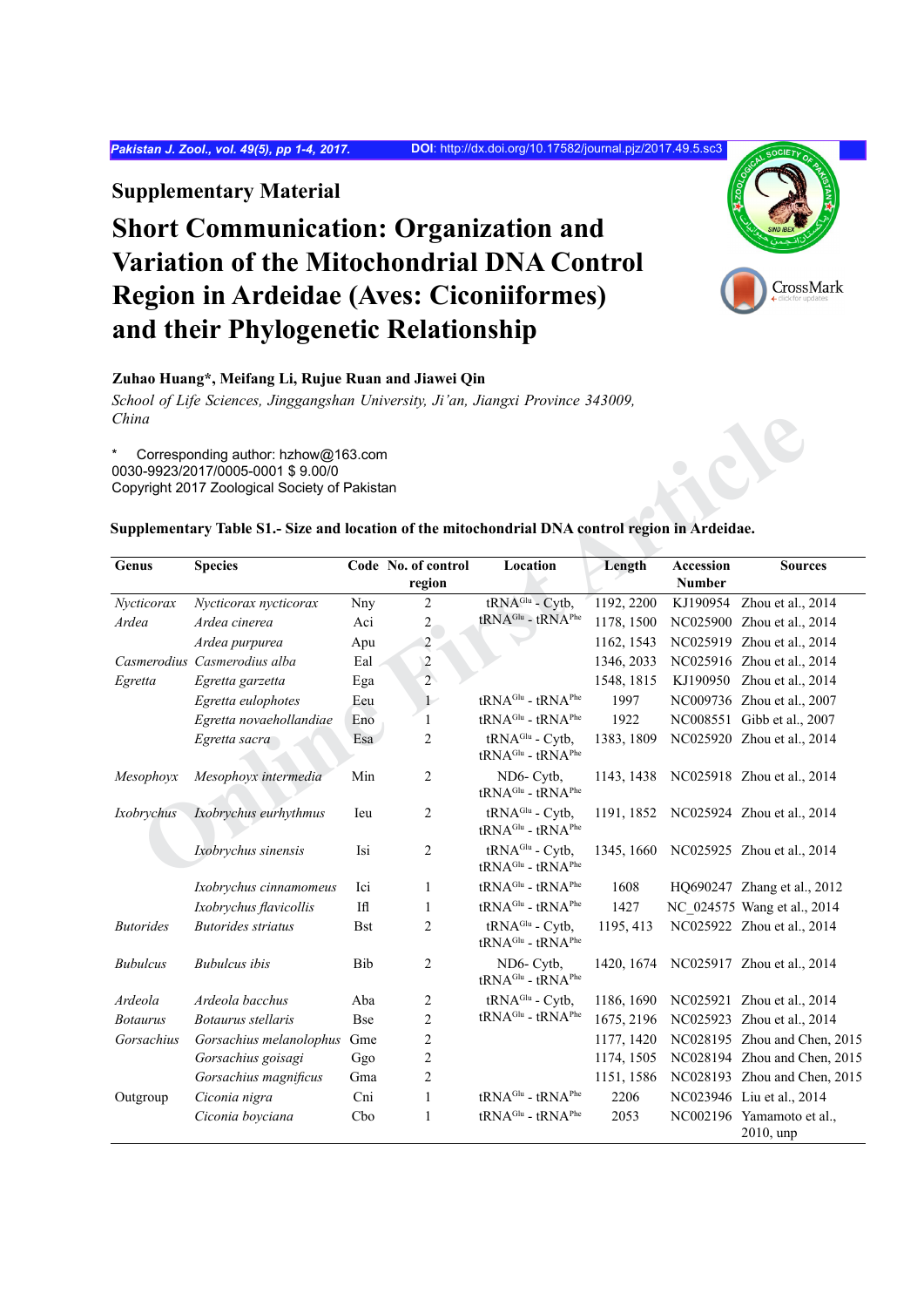| Region                                             | T.    | $\mathbf{C}$                  | $\mathbf{A}$ | G | $A+T$      |
|----------------------------------------------------|-------|-------------------------------|--------------|---|------------|
| Domain I                                           |       | 32.61 21.53 29.30 16.56 61.91 |              |   |            |
| Domain II                                          | 30.20 | 25 83 19 64 24 33 49 84       |              |   |            |
| Domain III                                         |       | 25.04 21.44 46.50             |              |   | 7 02 71 54 |
| Whole control region 30.16 22.60 32.70 14.54 62.86 |       |                               |              |   |            |

**Supplementary Table S2.- Average base composition** 

**(%) of Ardeidae control region.**

**Supplementary Table S3.- Average percentage divergence and transition/transversion (ts/tv) ratios in pairwise comparisons of the species within each genus.**

| Genus      | Number of species | % divergence | ts/tv |
|------------|-------------------|--------------|-------|
| Ardea      | 2                 | 13.83        | 2.93  |
| Egretta    |                   | 12.64        | 2.11  |
| Ixobrychus |                   | 25.26        | 1 20  |
| Gorsachius | 3                 | 20.86        | 1.56  |

**Supplementary Table S4.- F-, E-, D-, C-, and B- boxes and CSB-1 sequences for the Ardeidae species.**

| <b>Species</b>                                                                      | F-box                        |
|-------------------------------------------------------------------------------------|------------------------------|
| Nny, Esa, Eeu                                                                       | GGTCTTCTCACGTGAAATCAGCAACCCG |
| Eno                                                                                 | G                            |
| Apu, Min, Aci, Ieu, Ici, Ggo, Gme                                                   |                              |
| Dfl, Eal                                                                            | T.C.                         |
| Bib                                                                                 | $T.C.$ $G.$                  |
| <b>Bst</b>                                                                          | T.CC                         |
| Aba                                                                                 |                              |
| Gma                                                                                 | .C.A.                        |
| Ega                                                                                 |                              |
| Isi                                                                                 | .TC                          |
| <b>Bse</b>                                                                          | .TCCGAG                      |
| <b>Species</b>                                                                      | E-box                        |
| Gme, Ggo, Nny, Aba, Ici, Eno, Bse, Ega, Eeu, Esa, Min, Eal, Bib, Apu, Aci, Ieu, Dfl | <b>GTTACTAGCTTCAGGACCAT</b>  |
| Isi                                                                                 | C                            |
| Gma                                                                                 | .C                           |
| <b>Bst</b>                                                                          | $ACG$ T                      |
| <b>Species</b>                                                                      | D-box                        |
| Eno, Bse, Esa, Eeu, Ega, Isi, Aci, Apu, Bib, Min, Ieu, Dfl, Ici, Gma, Aba, Bst, Nny | CCTCTGGTTCCTCGGTCAGGGCCAT    |
| Eal                                                                                 | T                            |
| Gme, Ggo                                                                            | $$ $GT.A$ $$ $A$             |
| <b>Species</b>                                                                      | C-box                        |
| Eeu, Ega, Aci, Apu, Eal, Gma, Ici, Aba, Bst                                         | GGTCCTCTTCACAGAGTCATTTGGT    |
| Esa                                                                                 | T                            |
| Nny                                                                                 | A                            |
| Bib                                                                                 | $G$ $G$                      |
| Gme                                                                                 | ATC                          |
| Ggo                                                                                 | A.TC                         |
| Ieu, Bse                                                                            | AT                           |
| Min, Eno                                                                            | AG                           |
| Dfl                                                                                 |                              |
| Isi                                                                                 | AA.G                         |